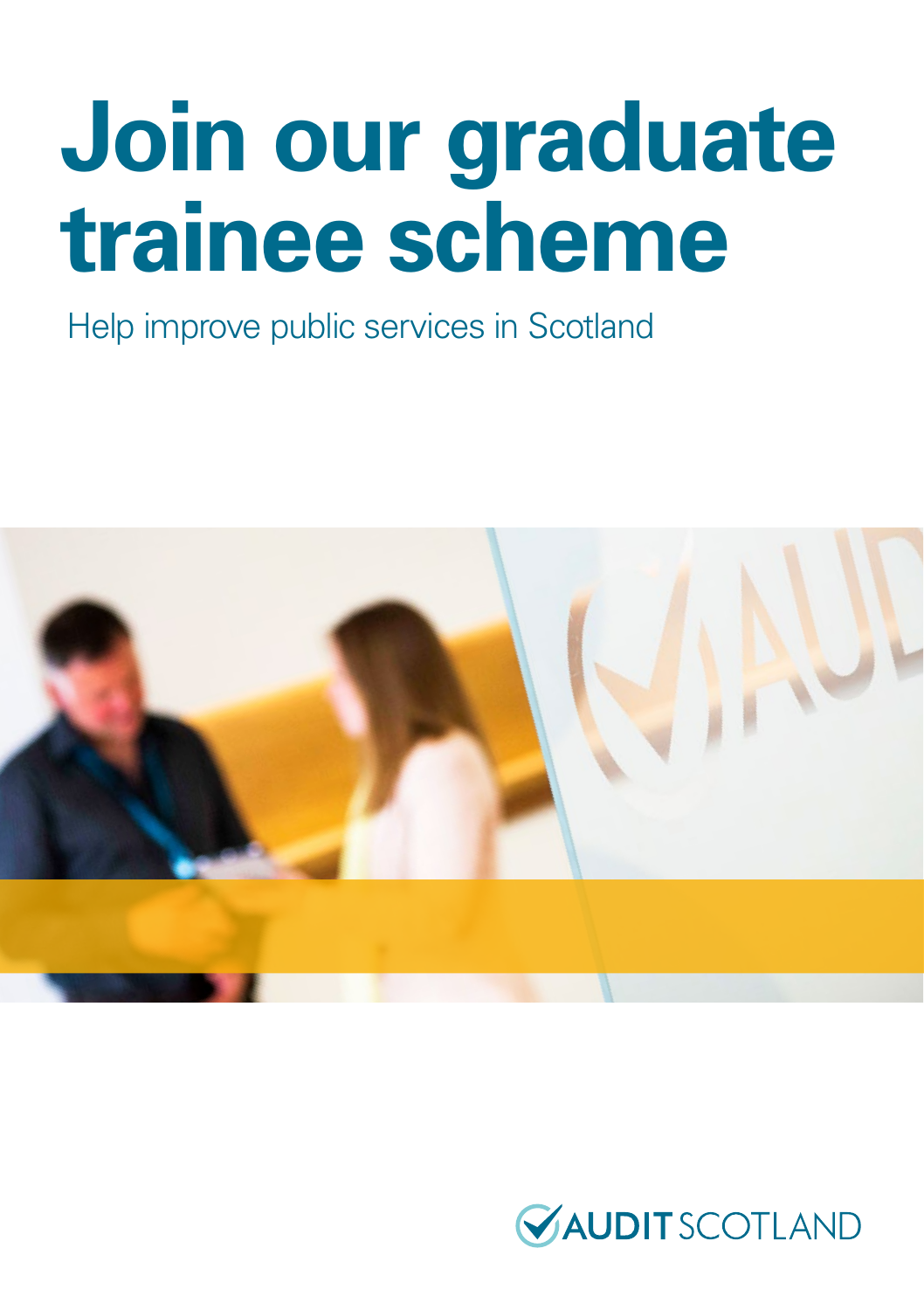### Join us and you will:

Get full sponsorship to become a qualified Chartered Accountant with ICAS

Receive a starting salary of £24,867 and bonus potential





Help audit £40 billion of public money

Benefit from flexible working

Have fantastic job opportunities when you qualify



Connect with people from all over Scotland as you work on audits







We'd love to hear from you if you're ambitious and have a passion for helping improve public services in Scotland.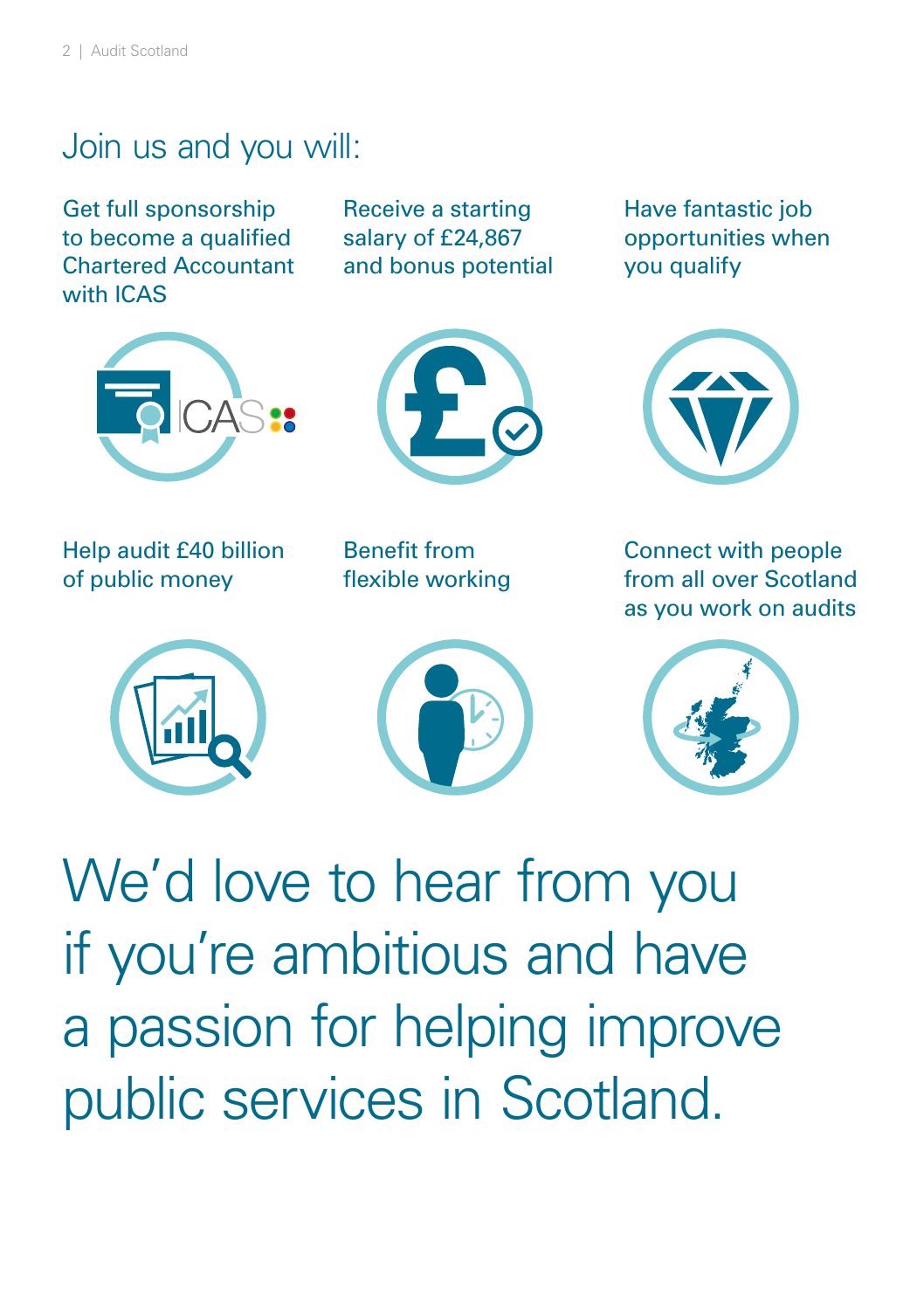## Graduate Trainee Scheme



As part of a commitment to deliver work of the highest quality and to adopt the highest professional standards and practices, we offer a Professional Qualification Scheme (PQS) for trainee auditors.

Our scheme provides training and development, with plenty of hands-on work experience and support as you complete your CA qualification with ICAS.

From day one you'll have the opportunity to be a valued member of our audit teams, working with different public bodies, taking on more responsibility as you build your skills and experience during your four years training.

All our trainees spend a significant amount of their time working as financial auditors and some will also spend time working as performance auditors.

#### The training provider (ICAS)

ICAS is a professional body for over 20,000 world-class business professionals who work in the UK and more than 100 countries around the world. They have a specialised team of lecturers from a diverse range of industry, academic, financial and legal backgrounds who all deliver high-quality tuition. The majority of teaching is carried out in a classroom/online classroom setting, combining lectures and workshop exercises. Trainees will be released from Audit Scotland on a block release basis.



www.icas.com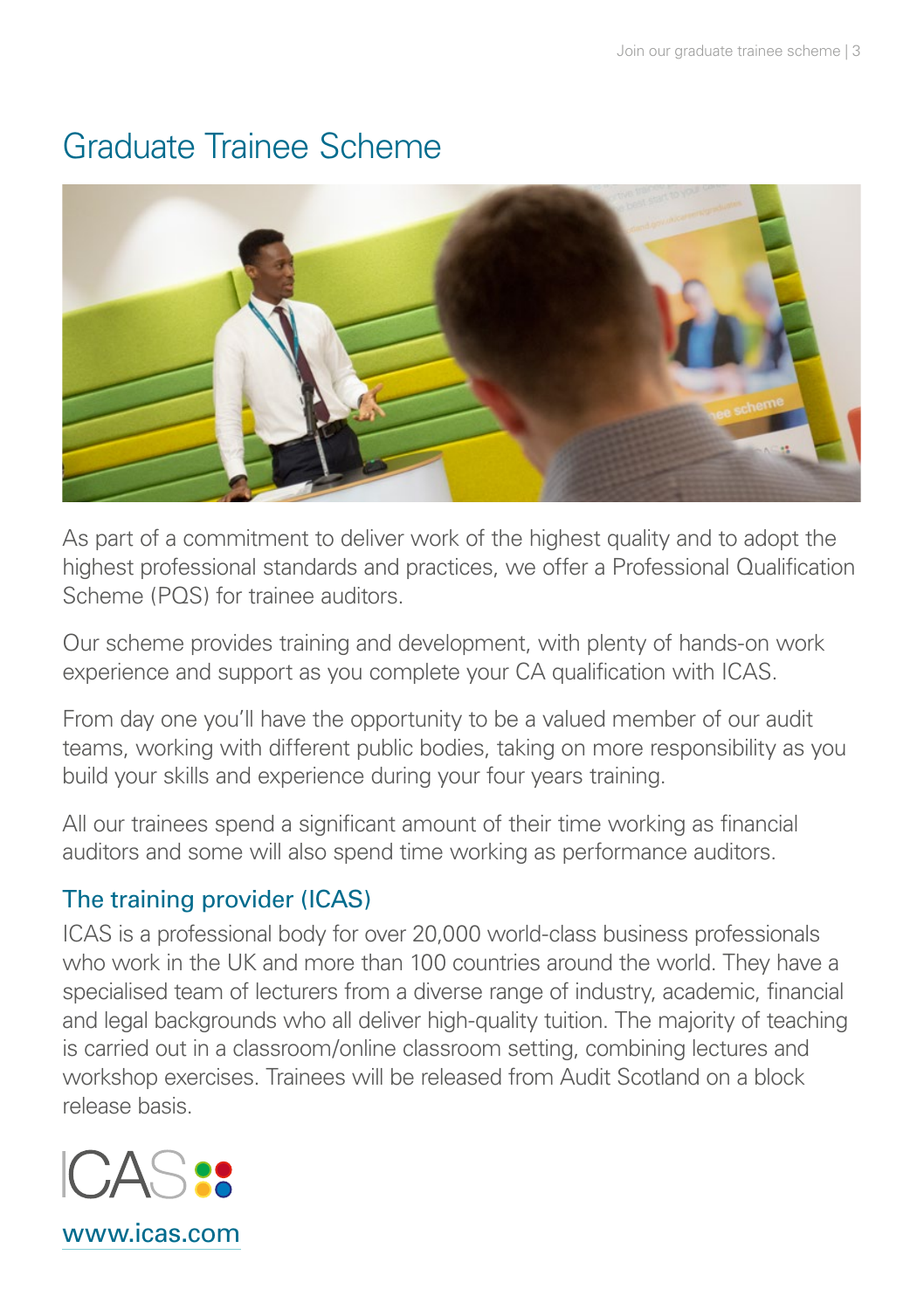## Our trainees

#### Ross Reid Auditor

For me, the biggest draw towards Audit Scotland's trainee scheme was being given a year of work experience before starting my ICAS studies. Having studied law at university, I felt that this would ease me in to the field of accounting and audit.

Being a young parent, the work life balance offered by Audit Scotland has been great. The flexible working policy has allowed me to take more control over my working week and meant that I could attend my son's first days at school.



 $\epsilon$ 

The work life balance offered by Audit Scotland has been great 75

#### Emma Symon Trainee auditor

Working with such a range of clients on varying audits has provided an invaluable experience and I am amazed by how much I have learnt and developed in such a short period of time. The organisation provides endless opportunity and an environment in which you can really thrive as an individual. I am sure that when I begin my ICAS studies I will have a great support network behind me.



77

 $\epsilon$ 

I am amazed by how much I have learnt and developed in a short period of time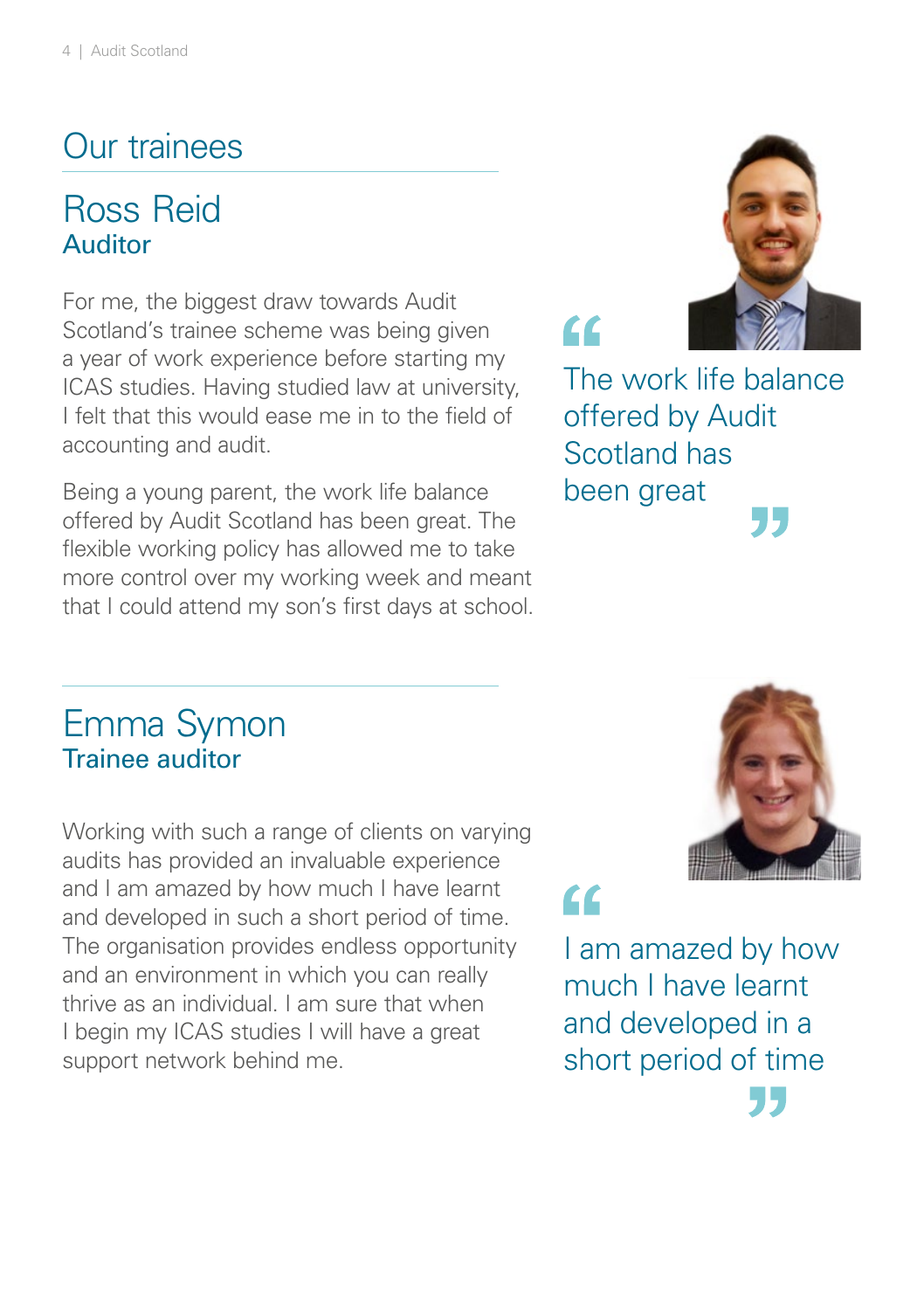## The qualification route

This is an illustrative example of the qualification route and expected salary progression. Salary ranges and rates are subject to an annual review from 1 April each year.



Note: Start date being for illustrative purposes.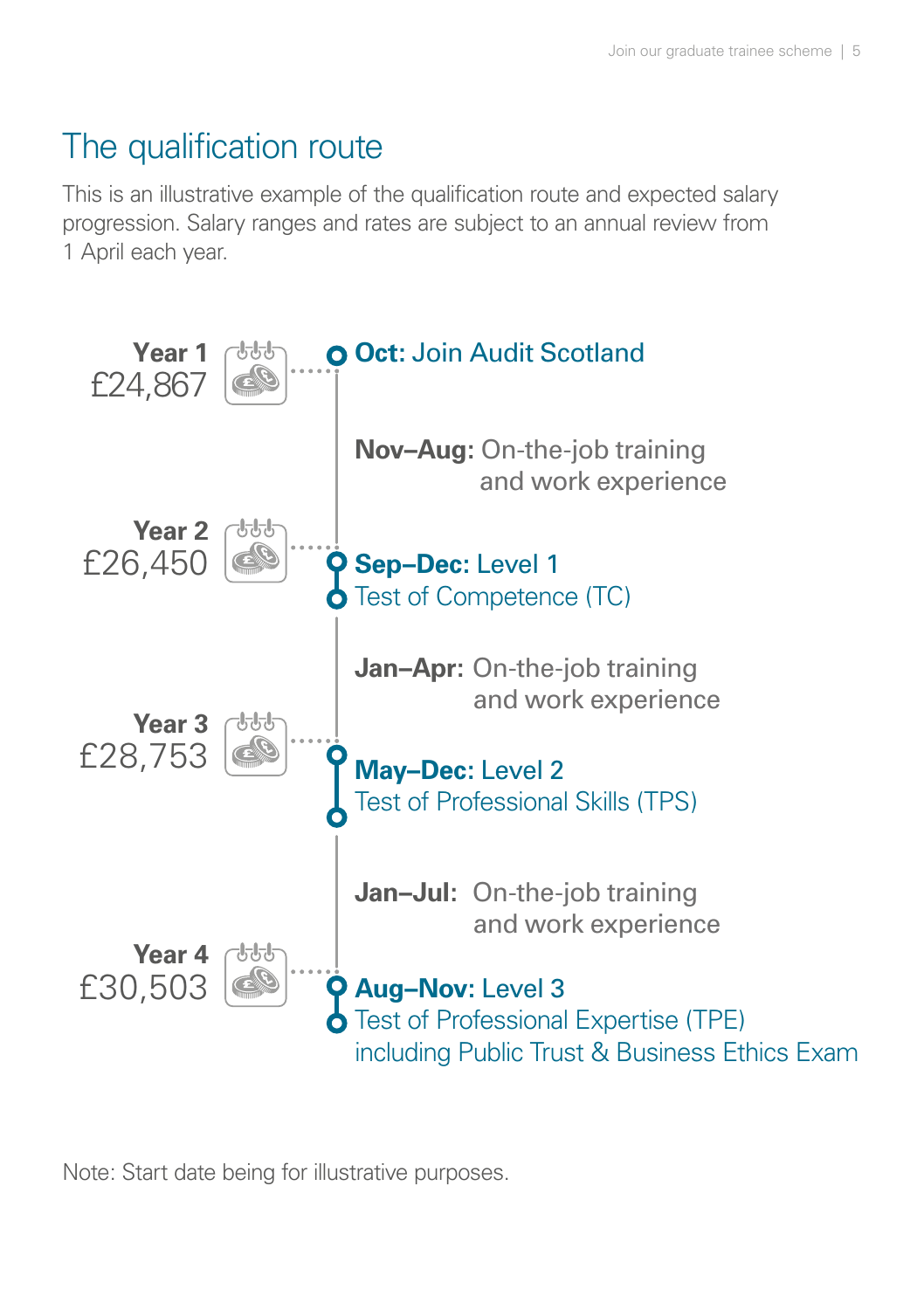TC

**1**

TPS

**2**

## The qualification (CA)

Audit Scotland offers a full sponsorship package towards becoming an ICAS Chartered Accountant (CA). The CA qualification comprises exams and work experience over a three-year period, covering the following stages:

#### **Test of Competence (TC)**

TC covers the basic concepts and knowledge:

- Financial Accounting
- Assurance & Reporting
- Business Acumen
- Finance
- Management Information & Technology
- Principles of Taxation.

#### **Test of Professional Skills (TPS)**

TPS equips students with the practical skills in the core areas necessary for an entry level professional accountant:

- Strategic Finance & Modelling
- Assurance & Data
- Financial Reporting
- Business Tax
- Risk & Technology.

#### **Test of Professional Expertise (TPE)**

TPE aims to combine your knowledge and skills from the previous levels, into a multi-disciplinary case study where you are expected to provide professional advice to people in real life situations.

#### **Public Trust & Ethics**

Ethics is an integral part of the qualification, and a public trust and business ethics exam will take place alongside the TPE case study.

#### **Work experience**

Each trainee must also obtain at least 450 days relevant work experience. The achievement log is used to record and demonstrate relevant work experience, compliance with ethical standards and achievement of a range of required competencies.

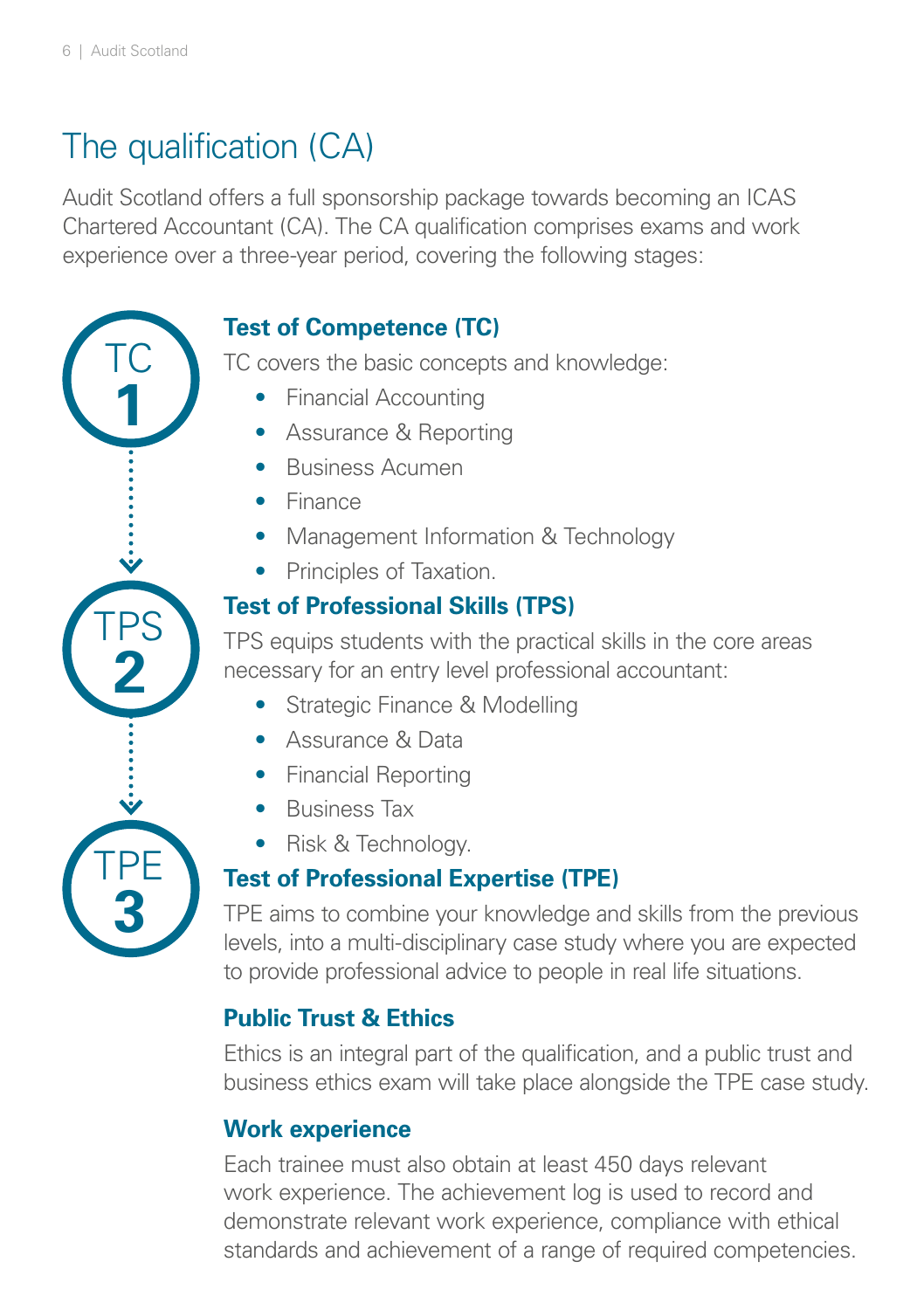## A career with fantastic benefits including:

- Competitive starting salary, plus bonuses and salary increments
- A fully sponsored qualification with ICAS to become a Chartered Accountant
- Mentor support and quidance
- 38 days holiday (inclusive of 8 floating public holidays), 4 fixed public holidays, flexi-time and exam leave
- Career development and training opportunities
- Attractive local government pension scheme (19.4% employer contributions).

Join us if you're ambitious and want to help improve public services in Scotland. We're an organisation with a passion for what we do and a shared belief that public money should be spent wisely, making the lives of Scotland's people the very best they can be.

We're Scotland's public sector auditor, independent of government. We employ around 320 exceptional professionals from different backgrounds. We carry out audits and investigations for the Auditor General for Scotland and the Accounts Commission.